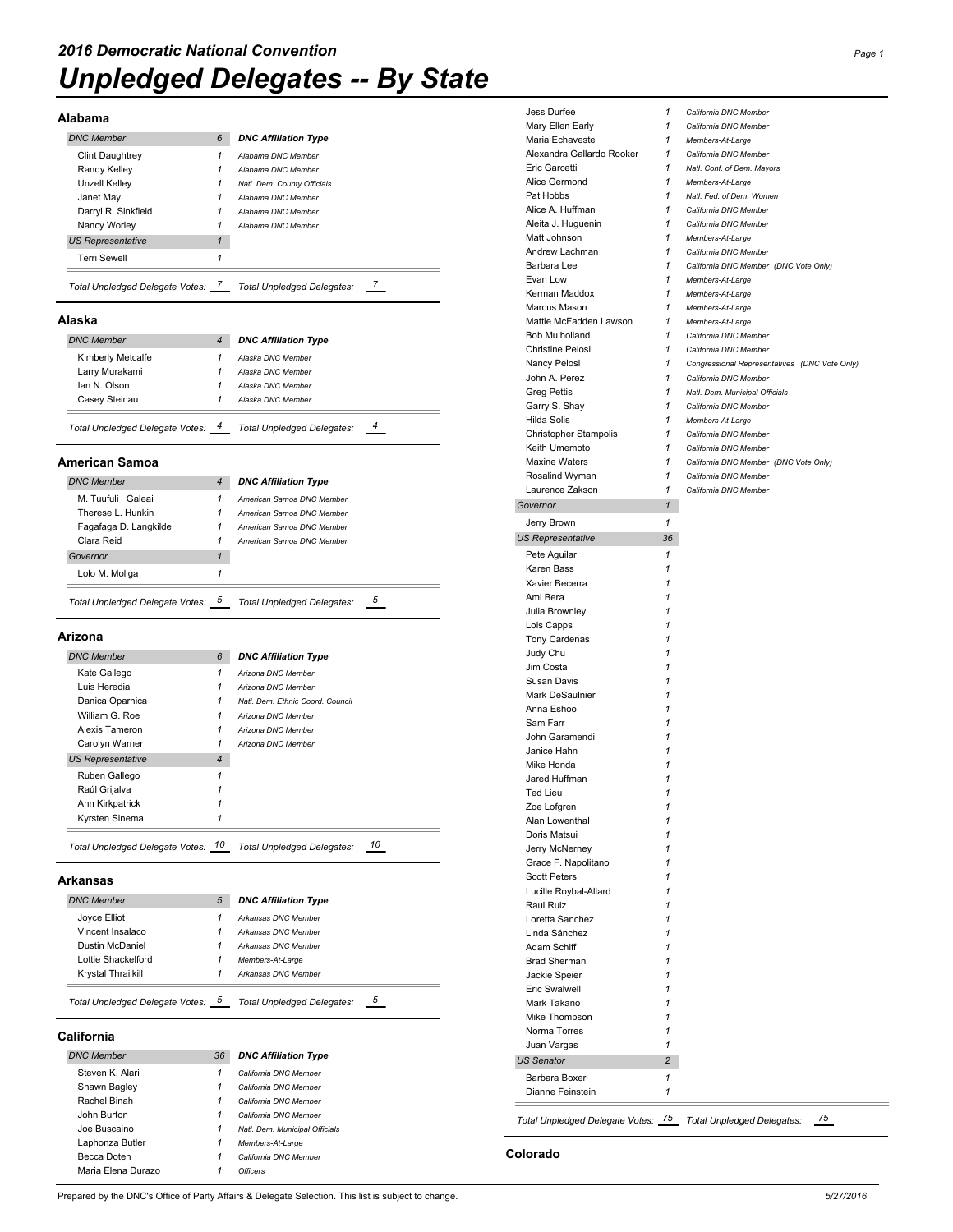## *Unpledged Delegates -- By State 2016 Democratic National Convention Page 2*

| <b>DNC Member</b>        | 6            | <b>DNC Affiliation Type</b> |
|--------------------------|--------------|-----------------------------|
| Beverly Benavidez Ryken  | 1            | Colorado DNC Member         |
| <b>Anthony Graves</b>    | 1            | Colorado DNC Member         |
| Blanca O'Leary           | 1            | Members-At-Large            |
| Lisa Padilla             | 1            | Colorado DNC Member         |
| Rick Palacio             | 1            | Colorado DNC Member         |
| Mannie Rodriguez         | 1            | Colorado DNC Member         |
| Governor                 | $\mathbf{1}$ |                             |
| John Hickenlooper        | 1            |                             |
| <b>US Representative</b> | 3            |                             |
| Diana DeGette            | 1            |                             |
| <b>Ed Perlmutter</b>     |              |                             |
| Jared Polis              |              |                             |
| <b>US Senator</b>        | 1            |                             |
| Michael Bennet           | 1            |                             |
| Dist. Party Leader       | $\mathbf{1}$ | <b>Leadership Position</b>  |
| Roy Romer                | 1            | Former DNC General Chairman |

## **Connecticut**

| <b>DNC Member</b>         | 8              | <b>DNC Affiliation Type</b>                 |
|---------------------------|----------------|---------------------------------------------|
| Dominic F. Balletto Jr.   | 1              | <b>Connecticut DNC Member</b>               |
| Michael Cacace            | 1              | <b>Connecticut DNC Member</b>               |
| Nancy DiNardo             | 1              | <b>Connecticut DNC Member</b>               |
| Dan Malloy                | 1              | Democratic Governors' Assn. (DNC Vote Only) |
| Dorothy Mrowka            | 1              | <b>Connecticut DNC Member</b>               |
| John W Olsen              | 1              | <b>Connecticut DNC Member</b>               |
| Joanne Sullivan           | 1              | Natl. Fed. of Dem. Women                    |
| Nancy Wyman               | 1              | Natl. Assn. of Dem. Lt. Governors           |
| <b>US Representative</b>  | 5              |                                             |
| Joe Courtney              | 1              |                                             |
| Rosa DeLauro              | 1              |                                             |
| Elizabeth Estv            | 1              |                                             |
| Jim Himes                 |                |                                             |
| John Larson               | 1              |                                             |
| <b>US Senator</b>         | $\overline{c}$ |                                             |
| <b>Richard Blumenthal</b> | 1              |                                             |
| Chris Murphy              | 1              |                                             |
| Dist. Party Leader        | $\mathbf{1}$   | <b>Leadership Position</b>                  |
| Christopher J. Dodd       | 1              | Former DNC General Chairman                 |

### **Delaware**

| <b>DNC Member</b>                  | 6              | <b>DNC Affiliation Type</b>      |
|------------------------------------|----------------|----------------------------------|
| Tony Coelho                        | 1              | Members-At-Large                 |
| John Daniello                      | 1              | Delaware DNC Member              |
| Robert Gilligan                    | 1              | Delaware DNC Member              |
| Lisa B. Goodman                    | 1              | Delaware DNC Member              |
| Karen Kirkpatrick-Valentine        | 1              | Delaware DNC Member              |
| Valerie Longhurst                  | 1              | Dem. Legislative Campaign Comm.  |
| Governor                           | $\mathbf{1}$   |                                  |
| Jack Markell                       | 1              |                                  |
| <b>US Representative</b>           | 1              |                                  |
| John Carney                        | 1              |                                  |
| <b>US Senator</b>                  | $\overline{2}$ |                                  |
| <b>Thomas Carper</b>               | 1              |                                  |
| <b>Christopher Coons</b>           |                |                                  |
| Dist. Party Leader                 | $\mathbf{1}$   | <b>Leadership Position</b>       |
| Joe Biden                          | 1              | <b>Vice President</b>            |
| Total Unpledged Delegate Votes: 11 |                | 11<br>Total Unpledged Delegates: |

### **Democrats Abroad**

|            | <b>DNC Affiliation Type</b> |
|------------|-----------------------------|
| -5         | Democrats Abroad DNC Member |
| $\sqrt{2}$ | Democrats Abroad DNC Member |
| .5         | Democrats Abroad DNC Member |
|            |                             |

| Caitlin Kraft-Buchman              | .5             | Democrats Abroad DNC Member            |
|------------------------------------|----------------|----------------------------------------|
| Sandra Loridans                    | .5             | Democrats Abroad DNC Member            |
| Kenneth Sherman                    | .5             | <b>Democrats Abroad DNC Member</b>     |
| Katie Solon                        | .5             | Democrats Abroad DNC Member            |
| Gary Suwannarat                    | .5             | Democrats Abroad DNC Member            |
| Total Unpledged Delegate Votes:    | 4              | 8<br>Total Unpledged Delegates:        |
| <b>District of Columbia</b>        |                |                                        |
| <b>DNC Member</b>                  | 22             | <b>DNC Affiliation Type</b>            |
| Jeff Berman                        | 1              | Members-At-Large                       |
| James Boland                       | 1              | Members-At-Large                       |
| Anita Bonds                        | 1              | District of Columbia DNC Member        |
| Donna L. Brazile                   | 1              | <b>Officers</b>                        |
| Mary Beth Cahill                   | 1              | Members-At-Large                       |
| Mary Eva Candon                    | 1              | District of Columbia DNC Member        |
| Maria Cardona                      | 1              | Members-At-Large                       |
| Larry Cohen                        | 1              | Members-At-Large                       |
| J. David Cox                       | 1              | Members-At-Large                       |
| Arrington Dixon                    | 1              | District of Columbia DNC Member        |
| Lily Eckelson Garcia               | 1              | Members-At-Large                       |
| Earl Fowlkes Jr.<br>Harold Ickes   | 1<br>1         | Members-At-Large                       |
| Sunita Leeds                       | 1              | Members-At-Large                       |
| Minyon Moore                       | 1              | Members-At-Large<br>Members-At-Large   |
| <b>Ed Potillo</b>                  | 1              | District of Columbia DNC Member        |
| Carrie Pugh                        | 1              | Members-At-Large                       |
| Karl Racine                        | 1              | Dem Attorneys General Assn             |
| Steve Regenstreif                  | 1              | Natl. Dem. Seniors Coord. Council      |
| Lee Saunders                       | 1              | Members-At-Large                       |
| <b>Rick Wade</b>                   | 1              | Members-At-Large                       |
| James J. Zogby                     | 1              | Members-At-Large                       |
| Governor                           | 1              |                                        |
| Muriel Bowser                      | 1              |                                        |
| <b>US Representative</b>           | 1              |                                        |
|                                    |                |                                        |
| Eleanor Holmes Norton              | 1              |                                        |
|                                    |                |                                        |
| <b>US Senator</b>                  | $\overline{2}$ |                                        |
| Michael D. Brown                   | 1              |                                        |
| Paul Strauss                       | 1              |                                        |
| Total Unpledged Delegate Votes: 26 |                | 26<br>Total Unpledged Delegates:       |
| Florida                            |                |                                        |
| <b>DNC Member</b>                  | 21             | <b>DNC Affiliation Type</b>            |
| Jon Ausman                         | 1              | Florida DNC Member                     |
| <b>Bret Berlin</b>                 | 1              | Florida DNC Member                     |
| Stephen Bittel                     | 1              | Members-At-Large                       |
| <b>Rick Boylan</b>                 | 1              | Florida DNC Member                     |
| Mitchell Caesar                    | 1              | Florida DNC Member                     |
| Alan Clendenin                     | 1              | Florida DNC Member                     |
| Joyce Cusack                       | 1              | Florida DNC Member                     |
| Joe Falk                           | 1              | Members-At-Large                       |
| Katherine Fernandez Rundel         | 1              | Members-At-Large                       |
| Angel Gomez                        | 1              | Members-At-Large                       |
| Alma R. Gonzalez                   | 1              | Florida DNC Member                     |
| <b>Tony Hill</b>                   | 1              | Florida DNC Member                     |
| Nancy C. Jacobson                  | 1              | Florida DNC Member                     |
| Cindy Lerner                       | 1              | Natl. Dem. Municipal Officials         |
| Carlos Odio                        | 1              | Members-At-Large                       |
| Annette Taddeo-Goldstein           | 1              | Florida DNC Member                     |
| <b>Allison Tant</b>                | 1<br>1         | Florida DNC Member                     |
| Andrew Tobias                      |                | <b>Officers</b>                        |
| Debbie Wasserman Schultz           | 1              | Officers (DNC Vote Only)               |
| Alan Williams<br>Marian Williams   | 1<br>1         | Members-At-Large<br>Florida DNC Member |
|                                    | 9              |                                        |
| <b>US Representative</b>           |                |                                        |
| Corrine Brown                      | 1              |                                        |
| Kathy Castor                       | 1              |                                        |
| <b>Ted Deutch</b>                  | 1<br>1         |                                        |
| Lois Frankel<br>Gwen Graham        | 1              |                                        |

Alan Grayson *1*

Alcee Hastings *1*

Prepared by the DNC's Office of Party Affairs & Delegate Selection. This list is subject to change. *5/27/2016*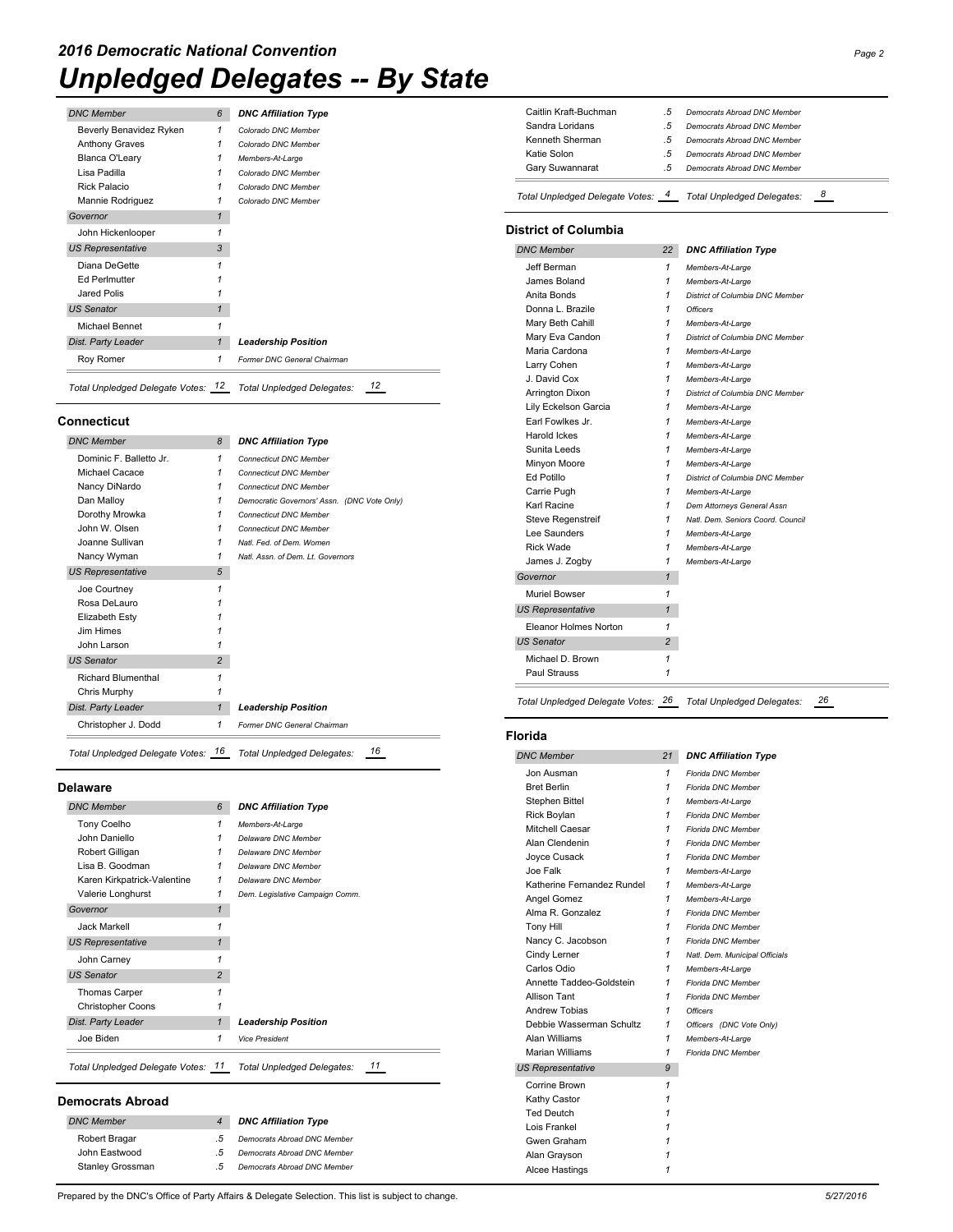| Patrick Murphy |  |
|----------------|--|
|                |  |

| Total Unpledged Delegate Votes: 32 | 32<br><b>Total Unpledged Delegates:</b> |
|------------------------------------|-----------------------------------------|
| Ken Curtis                         | Former DNC Chairman                     |
| Dist. Party Leader                 | <b>Leadership Position</b>              |
| <b>Bill Nelson</b>                 |                                         |
| <b>US Senator</b>                  |                                         |
| Frederica Wilson                   |                                         |
|                                    |                                         |

#### **Georgia**

| <b>DNC Member</b>        | 10             | <b>DNC Affiliation Type</b> |
|--------------------------|----------------|-----------------------------|
| <b>Wendy Davis</b>       | 1              | Georgia DNC Member          |
| Louis Elrod              | 1              | Young Democrats of America  |
| Dan Halpern              | 1              | Members-At-Large            |
| DuBose Porter            | 1              | Georgia DNC Member          |
| Richard Ray              | 1              | Georgia DNC Member          |
| Kasim Reed               | 1              | Members-At-Large            |
| Sally Rosser             | 1              | Georgia DNC Member          |
| Pamela Stephenson        | 1              | Georgia DNC Member          |
| Nikema Williams          | 1              | Georgia DNC Member          |
| David Worley             | 1              | Georgia DNC Member          |
| <b>US Representative</b> | $\overline{4}$ |                             |
| Sanford Bishop           | 1              |                             |
| Hank Johnson             |                |                             |
| John Lewis               |                |                             |
| David Scott              |                |                             |
| Dist. Party Leader       | 1              | <b>Leadership Position</b>  |
| Jimmy Carter             | 1              | <b>Former President</b>     |

#### **Guam**

| <b>DNC Member</b>               | 4 | <b>DNC Affiliation Type</b>     |
|---------------------------------|---|---------------------------------|
| Joaquin Perez                   |   | <b>Guam DNC Member</b>          |
| Rory Respicio                   |   | <b>Guam DNC Member</b>          |
| Taling Taitano                  |   | <b>Guam DNC Member</b>          |
| Sarah Thomas-Nededog            |   | <b>Guam DNC Member</b>          |
| <b>US Representative</b>        |   |                                 |
| Madeleine Bordallo              |   |                                 |
| Total Unpledged Delegate Votes: |   | 5<br>Total Unpledged Delegates: |

### **Hawaii**

| <b>DNC Member</b>        | 5              | <b>DNC Affiliation Type</b>       |
|--------------------------|----------------|-----------------------------------|
| Jadine Nielsen           | 1              | Hawaii DNC Member                 |
| Stephanie Ohigashi       | 1              | Hawaii DNC Member                 |
| Russell Okata            | 1              | Hawaii DNC Member                 |
| Douglas Pyle             |                | Hawaii DNC Member                 |
| Shan Tsutsui             |                | Natl. Assn. of Dem. Lt. Governors |
| Governor                 | 1              |                                   |
| David Ige                | 1              |                                   |
| <b>US Representative</b> | $\overline{2}$ |                                   |
| Tulsi Gabbard            |                |                                   |
| Mark Takai               |                |                                   |
| <b>US Senator</b>        | $\overline{2}$ |                                   |
| Mazle Hirono             |                |                                   |
| <b>Brian Schatz</b>      | 1              |                                   |

#### **Idaho**

| <b>DNC Member</b>               |   | <b>DNC Affiliation Type</b> |   |
|---------------------------------|---|-----------------------------|---|
| Van Beechler                    |   | Idaho DNC Member            |   |
| Carolyn Boyce                   |   | Idaho DNC Member            |   |
| Pete Gertonson                  |   | Idaho DNC Member            |   |
| <b>Bert Marlev</b>              |   | Idaho DNC Member            |   |
| Total Unpledged Delegate Votes: | 4 | Total Unpledged Delegates:  | 4 |

## **Illinois**

#### *DNC Member 16 DNC Affiliation Type* Carrie Austin *1 Illinois DNC Member* James Clayborne *1 Members-At-Large* Jerry Costello *1 Illinois DNC Member* John Cullerton *1 Illinois DNC Member* Danny K. Davis *1 Illinois DNC Member (DNC Vote Only)* Raj Fernando *1 Members-At-Large* Daniel Hynes *1 Illinois DNC Member* John Keller *1 Young Democrats of America* Michael Madigan *1 Illinois DNC Member* Iris Y. Martinez *1 Illinois DNC Member* Jayne Mazzotti *1 Illinois DNC Member* Joan Patricia Murphy *1 Natl. Dem. County Officials* Steven Powell *1 Members-At-Large* Laura Ricketts *1 Members-At-Large* Carol Ronen *1 Illinois DNC Member* Karen Yarborough *1 Illinois DNC Member US Representative 9* Cheri Bustos *1* Tammy Duckworth *1* Bill Foster *1* Luis Gutiérrez *1* Robin Kelly *1*

Dan Lipinski *1* Michael Quigley *1* Bobby Rush *1* Jan Schakowsky *1 US Senator 1* Richard Durbin *1*

*Dist. Party Leader 1 Leadership Position* Barack Obama *1 President*

*Total Unpledged Delegate Votes: 27 Total Unpledged Delegates: 27*

| Indiana                           |                |                                 |
|-----------------------------------|----------------|---------------------------------|
| <b>DNC Member</b>                 | 6              | <b>DNC Affiliation Type</b>     |
| Dean Boerste                      | 1              | Indiana DNC Member              |
| David A. Frye                     | 1              | Indiana DNC Member              |
| Lacy M. Johnson                   | 1              | Members-At-Large                |
| Cordelia Lewis Burks              | 1              | Indiana DNC Member              |
| Shari Mellin                      | 1              | Indiana DNC Member              |
| John C. Zody                      | 1              | Indiana DNC Member              |
| <b>US Representative</b>          | $\overline{2}$ |                                 |
| André Carson                      | 1              |                                 |
| Pete Visclosky                    | 1              |                                 |
| <b>US Senator</b>                 | $\mathbf{1}$   |                                 |
| Joe Donnelly                      | 1              |                                 |
| Total Unpledged Delegate Votes: 9 |                | 9<br>Total Unpledged Delegates: |
| lowa                              |                |                                 |
| <b>DNC Member</b>                 | 6              | <b>DNC Affiliation Type</b>     |
| Jan Bauer                         | 1              | Members-At-Large                |
| Scott Brennan                     | 1              | lowa DNC Member                 |
| Michael Gronstal                  | 1              | Dem. Legislative Campaign Comm. |
| Danny Homan                       | 1              | lowa DNC Member                 |

| Andy McGuire            | <b>Iowa DNC Member</b> |
|-------------------------|------------------------|
| Sandy Opstvedt          | lowa DNC Member        |
| <b>S Representative</b> |                        |
| Dave Loebsack           |                        |

*Total Unpledged Delegate Votes: 7 Total Unpledged Delegates: 7*

#### **Kansas**

*<i>US Repres* 

| <b>DNC Member</b>    | <b>DNC Affiliation Type</b> |
|----------------------|-----------------------------|
| Lee Kinch            | Kansas DNC Member           |
| Teresa Krusor        | Kansas DNC Member           |
| Melody McCray Miller | Kansas DNC Member           |
| William R. Roy Jr.   | Kansas DNC Member           |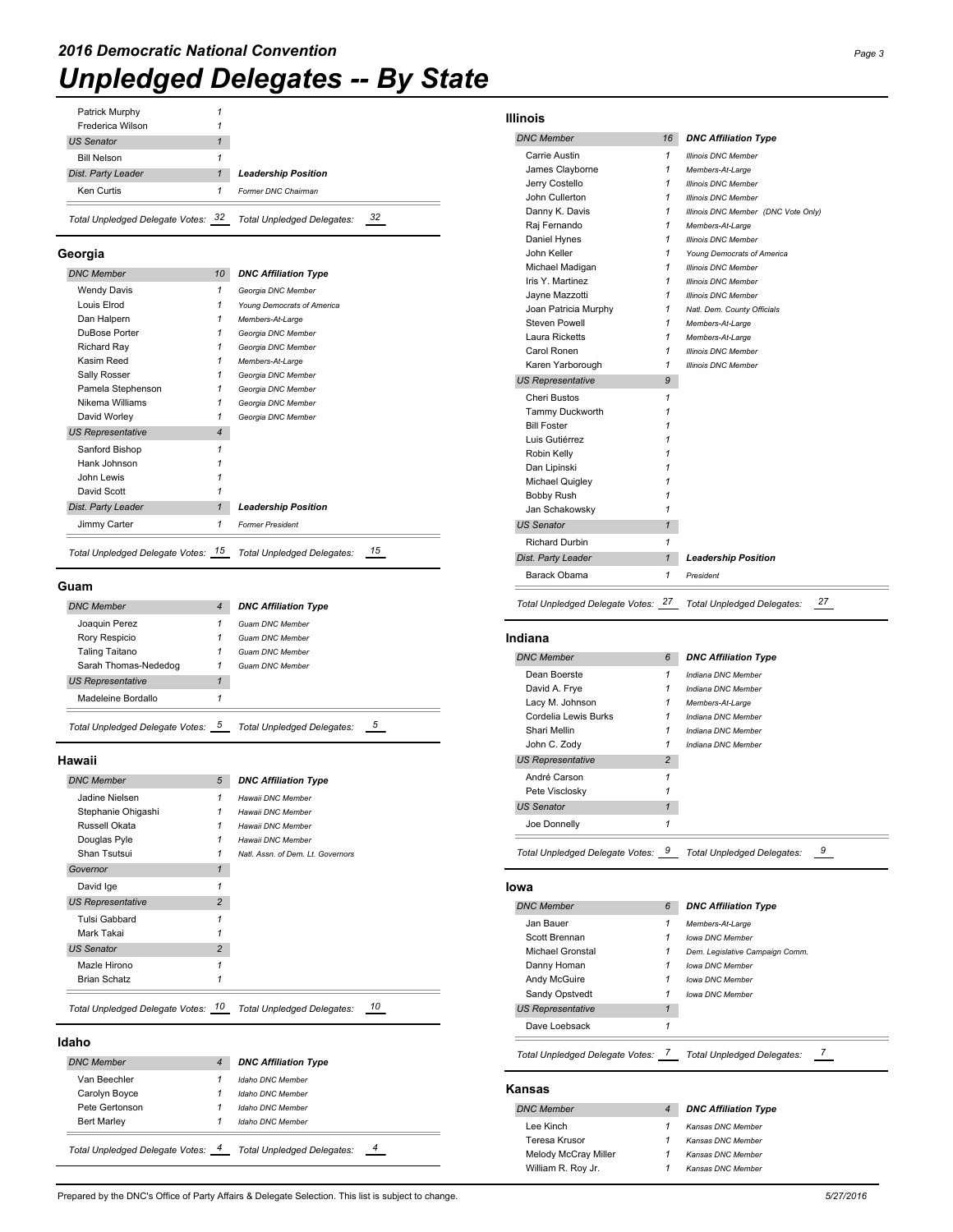| Total Unpledged Delegate Votes: | Total Unpledged Delegates: |  |
|---------------------------------|----------------------------|--|
|                                 |                            |  |

#### **Kentucky**

**COL** 

| <b>DNC Member</b>               | $\overline{4}$ |                             |
|---------------------------------|----------------|-----------------------------|
|                                 |                | <b>DNC Affiliation Type</b> |
| Charlotte Lundergan             | 1              | Kentucky DNC Member         |
| Charles E. Moore                | 1              | <b>Kentucky DNC Member</b>  |
| Sannie Overly                   | 1              | Kentucky DNC Member         |
| Vacancy                         | 1              | <b>Kentucky DNC Member</b>  |
| <b>US Representative</b>        |                |                             |
| John Yarmuth                    |                |                             |
| Total Unpledged Delegate Votes: |                | Total Unpledged Delegates:  |

### **Louisiana**

| <b>DNC Member</b>                 | 6 | <b>DNC Affiliation Type</b>       |
|-----------------------------------|---|-----------------------------------|
| Karen Carter Peterson             | 1 | Louisiana DNC Member              |
| Ren L. leffers                    | 1 | Louisiana DNC Member              |
| Deborah Langhoff                  | 1 | Louisiana DNC Member              |
| R. Michael McHale                 | 1 | Louisiana DNC Member              |
| <b>Arthur Morrell</b>             | 1 | Louisiana DNC Member              |
| Arlanda Williams                  | 1 | Natl. Dem. County Officials       |
| Governor                          | 1 |                                   |
| John Bel Edwards                  | 1 |                                   |
| <b>US Representative</b>          | 1 |                                   |
| Cedric Richmond                   | 1 |                                   |
| Total Unpledged Delegate Votes: 8 |   | <b>Total Unpledged Delegates:</b> |

## **Maine**

| <b>DNC Member</b>               | 4 | <b>DNC Affiliation Type</b>     |  |
|---------------------------------|---|---------------------------------|--|
| Maggie Allen                    |   | Maine DNC Member                |  |
| <b>Phillip Bartlett</b>         |   | Maine DNC Member                |  |
| Troy Jackson                    |   | Maine DNC Member                |  |
| Peggy Schaffer                  |   | Maine DNC Member                |  |
| <b>US Representative</b>        | 1 |                                 |  |
| <b>Chellie Pingree</b>          |   |                                 |  |
| Total Unpledged Delegate Votes: |   | 5<br>Total Unpledged Delegates: |  |

**Maryland**

| <b>DNC Member</b>        | 14             | <b>DNC Affiliation Type</b>       |
|--------------------------|----------------|-----------------------------------|
| Maria Cordone            | 1              | Natl. Dem. Seniors Coord. Council |
| Tefere Gebre             | 1              | Members-At-Large                  |
| Janice Griffin           | 1              | Members-At-Large                  |
| Victoria Jackson-Stanley | 1              | Maryland DNC Member               |
| Bel Leong-Hong           | 1              | Members-At-Large                  |
| Yvette Lewis             | 1              | Members-At-Large                  |
| Glenard S. Middleton     | 1              | Maryland DNC Member               |
| <b>Heather Mizeur</b>    | 1              | Maryland DNC Member               |
| Bruce A. Morrison        | 1              | Natl. Dem. Ethnic Coord. Council  |
| Gregory Pecoraro         | 1              | Maryland DNC Member               |
| Carol Pensky             | 1              | Members-At-Large                  |
| D. Bruce Poole           | 1              | Maryland DNC Member               |
| Karren Pope-Onwukwe      | 1              | Maryland DNC Member               |
| Stephanie Rawlings-Blake | 1              | <b>Officers</b>                   |
| <b>US Representative</b> | $\overline{7}$ |                                   |
| Elijah Cummings          | 1              |                                   |
| John Delanev             | 1              |                                   |
| Donna Edwards            | 1              |                                   |
| Steny Hoyer              | 1              |                                   |
| Dutch Ruppersberger      | 1              |                                   |
| John Sarbanes            | 1              |                                   |
| Chris Van Hollen         | 1              |                                   |
| <b>US Senator</b>        | $\overline{2}$ |                                   |
| Ben Cardin               | 1              |                                   |
| Barbara Mikulski         | 1              |                                   |

| Dist. Party Leader                 | 1              | <b>Leadership Position</b>          |    |
|------------------------------------|----------------|-------------------------------------|----|
| Joe Andrew                         | 1              | Former DNC Chairman                 |    |
| Total Unpledged Delegate Votes: 24 |                | Total Unpledged Delegates:          | 24 |
| <b>Massachusetts</b>               |                |                                     |    |
| <b>DNC Member</b>                  | 10             | <b>DNC Affiliation Type</b>         |    |
| Virginia Barnes                    | 1              | Members-At-Large                    |    |
| <b>Gus Bickford</b>                | 1              | Massachusetts DNC Member            |    |
| Kate Donaghue                      | 1              | Massachusetts DNC Member            |    |
| Raymond A. Jordan                  | 1              | Massachusetts DNC Member            |    |
| Elaine C. Kamarck                  | 1              | Members-At-Large                    |    |
| Debra Kozikowski                   | 1              | Massachusetts DNC Member            |    |
| Thomas M. McGee                    | 1              | Massachusetts DNC Member            |    |
| David M. O'Brien                   | 1              | Massachusetts DNC Member            |    |
| James Roosevelt Jr.                | 1              | Members-At-Large                    |    |
| Susan Thomson                      | 1              | Massachusetts DNC Member            |    |
| <b>US Representative</b>           | 9              |                                     |    |
|                                    |                |                                     |    |
| Michael E. Capuano                 | 1              |                                     |    |
| Katherine Clark                    | 1              |                                     |    |
| <b>Bill Keating</b>                | 1              |                                     |    |
| Joseph Kennedy III                 | 1              |                                     |    |
| Stephen Lynch                      | 1              |                                     |    |
| Jim McGovern                       | 1              |                                     |    |
| Seth Moulton                       | 1              |                                     |    |
| <b>Richard Neal</b>                | 1              |                                     |    |
| Niki Tsongas                       | 1              |                                     |    |
| <b>US Senator</b>                  | $\overline{2}$ |                                     |    |
| <b>Edward Markey</b>               | 1              |                                     |    |
| Elizabeth Warren                   | 1              |                                     |    |
| Dist. Party Leader                 | 3              | <b>Leadership Position</b>          |    |
| Debra DeLee                        | 1              | Former DNC Chairman                 |    |
| Steve Grossman                     | 1              | Former DNC Chairman                 |    |
| Paul G. Kirk Jr.                   | 1              | Former DNC Chairman                 |    |
| Total Unpledged Delegate Votes: 24 |                | Total Unpledged Delegates:          | 24 |
| Michigan                           |                |                                     |    |
| <b>DNC Member</b>                  | 12             | <b>DNC Affiliation Type</b>         |    |
| Jill Alper                         | 1              | Michigan DNC Member                 |    |
| Dennis W. Archer                   | 1              | Members-At-Large                    |    |
| <b>Steve Cook</b>                  | 1              | Michigan DNC Member                 |    |
| Shauna Ryder Diggs                 | 1              | Michigan DNC Member                 |    |
| <b>Brandon Dillon</b>              | 1              | Michigan DNC Member                 |    |
| Debbie Dingell                     | 1              | Michigan DNC Member (DNC Vote Only) |    |
| <b>Albert Garrett</b>              | 1              | Michigan DNC Member                 |    |
| Barry Goodman                      | 1              | Michigan DNC Member                 |    |
| Norwood Jewell                     | 1              | Michigan DNC Member                 |    |
| Nanov Quarles                      | $\overline{1}$ | Michigan DNC Mamba                  |    |

| <b>DNC Member</b>        | 12             | <b>DNC Affiliation Type</b>                   |
|--------------------------|----------------|-----------------------------------------------|
| Jill Alper               | 1              | Michigan DNC Member                           |
| Dennis W. Archer         | 1              | Members-At-Large                              |
| Steve Cook               | 1              | Michigan DNC Member                           |
| Shauna Ryder Diggs       | 1              | Michigan DNC Member                           |
| <b>Brandon Dillon</b>    | 1              | Michigan DNC Member                           |
| Debbie Dingell           | 1              | Michigan DNC Member (DNC Vote Only)           |
| <b>Albert Garrett</b>    | 1              | Michigan DNC Member                           |
| Barry Goodman            | 1              | Michigan DNC Member                           |
| Norwood Jewell           | 1              | Michigan DNC Member                           |
| Nancy Quarles            | 1              | Michigan DNC Member                           |
| Virgie M. Rollins        | 1              | Natl. Fed. of Dem. Women                      |
| Debbie Stabenow          | 1              | Congressional Representatives (DNC Vote Only) |
| <b>US Representative</b> | $\overline{4}$ |                                               |
| John Convers             | 1              |                                               |
| Dan Kildee               |                |                                               |
| Brenda Lawrence          |                |                                               |
| Sander Levin             | 1              |                                               |
| <b>US Senator</b>        | $\mathbf{1}$   |                                               |
| Gary Peters              | 1              |                                               |

## **Minnesota**

| <b>DNC Member</b>     | 7 | <b>DNC Affiliation Type</b> |
|-----------------------|---|-----------------------------|
| Marge Hoffa           | 1 | Minnesota DNC Member        |
| Ken Martin            | 1 | Minnesota DNC Member        |
| Javier Morillo-Alicea | 1 | Minnesota DNC Member        |
| R.T. Rybak            | 1 | <b>Officers</b>             |
| Nancy Schumacher      | 1 | Minnesota DNC Member        |
| Lori Sellner          | 1 | Minnesota DNC Member        |
| <b>Rick Stafford</b>  | 1 | Minnesota DNC Member        |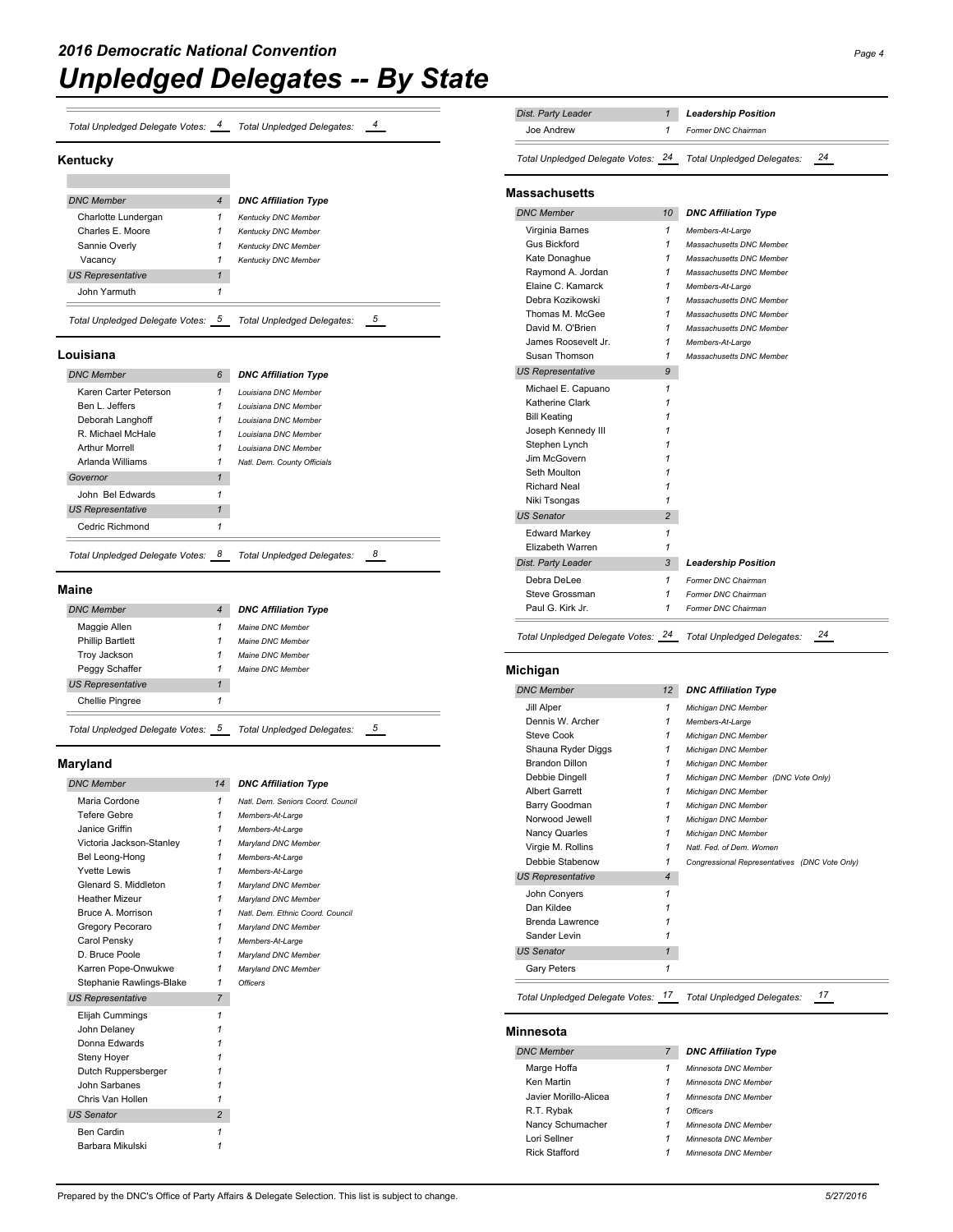| Governor                 | 1              |
|--------------------------|----------------|
| Mark Dayton              |                |
| <b>US Representative</b> | 5              |
| Keith Ellison            |                |
| <b>Betty McCollum</b>    |                |
| Rick Nolan               |                |
| Collin Peterson          |                |
| Tim Walz                 |                |
| <b>US Senator</b>        | $\overline{2}$ |
| Al Franken               |                |
| Amy Klobuchar            |                |
| Dist. Party Leader       |                |
| <b>Walter Mondale</b>    | 1              |

## **Mississippi**

| <b>DNC Member</b>               | 4 | <b>DNC Affiliation Type</b> |
|---------------------------------|---|-----------------------------|
| Rickey L. Cole                  |   | Mississippi DNC Member      |
| Vellena Greer                   |   | Mississippi DNC Member      |
| Johnnie Patton                  | 1 | Mississippi DNC Member      |
| Keelan Sanders                  | 1 | Mississippi DNC Member      |
| <b>US Representative</b>        |   |                             |
| Bennie Thompson                 |   |                             |
| Total Unpledged Delegate Votes: |   | Total Unpledged Delegates:  |

## **Missouri**

| <b>DNC Member</b>         | 8              | <b>DNC Affiliation Type</b>  |
|---------------------------|----------------|------------------------------|
| Doug Brooks               | 1              | Missouri DNC Member          |
| Melba Curls               | 1              | Missouri DNC Member          |
| Darlene Green             | 1              | Missouri DNC Member          |
| Sly James                 | 1              | Natl. Conf. of Dem. Mayors   |
| Sandra A. Querry          | 1              | Missouri DNC Member          |
| <b>Matthew Robinson</b>   | 1              | Missouri DNC Member          |
| Roy Temple                | 1              | Missouri DNC Member          |
| Brian Wahby               | 1              | Members-At-Large             |
| Governor                  | $\mathbf{1}$   |                              |
| Jay Nixon                 | 1              |                              |
| <b>US Representative</b>  | $\overline{2}$ |                              |
| William Lacy Clay         | 1              |                              |
| <b>Emanuel Cleaver II</b> | 1              |                              |
| <b>US Senator</b>         | $\mathbf{1}$   |                              |
| Claire McCaskill          | 1              |                              |
| Dist. Party Leader        | $\mathbf{1}$   | <b>Leadership Position</b>   |
| <b>Richard Gephardt</b>   | 1              | Former House Minority Leader |

#### **Montana**

| <b>DNC Member</b>                 | 5 | <b>DNC Affiliation Type</b>                 |
|-----------------------------------|---|---------------------------------------------|
| Steve Bullock                     | 1 | Democratic Governors' Assn. (DNC Vote Only) |
| Jacquie Helt                      |   | Montana DNC Member                          |
| Jim Larson                        |   | Montana DNC Member                          |
| Jean Lemire Dahlman               | 1 | Montana DNC Member                          |
| Jorge Quintana                    | 1 | Montana DNC Member                          |
| <b>US Senator</b>                 |   |                                             |
| Jon Tester                        |   |                                             |
| Total Unpledged Delegate Votes: 6 |   | <b>Total Unpledged Delegates:</b>           |

## **Nebraska**

| <b>DNC Member</b>   | 4 | <b>DNC Affiliation Type</b> |
|---------------------|---|-----------------------------|
| Ron Kaminski        | 1 | Nebraska DNC Member         |
| Maureen Monahan     | 1 | Nebraska DNC Member         |
| <b>Vince Powers</b> | 1 | Nebraska DNC Member         |
| Patricia Zieg       | 1 | Nebraska DNC Member         |
|                     |   |                             |

| <b>US Representative</b>                           | $\mathbf{1}$   |                                                |
|----------------------------------------------------|----------------|------------------------------------------------|
| <b>Brad Ashford</b>                                | 1              |                                                |
|                                                    |                |                                                |
| Total Unpledged Delegate Votes: 5                  |                | 5<br>Total Unpledged Delegates:                |
| Nevada                                             |                |                                                |
| <b>DNC Member</b>                                  | 7              | <b>DNC Affiliation Type</b>                    |
| Erin Bilbray-Kohn                                  | 1              | Nevada DNC Member                              |
| Artie Blanco                                       | 1              | Members-At-Large                               |
| Ruben Kihuen                                       | 1              | Nevada DNC Member                              |
| Roberta Lange                                      | 1              | Nevada DNC Member                              |
| <b>Andres Ramirez</b>                              | 1              | Members-At-Large                               |
| Harry Reid                                         | 1              | Congressional Representatives (DNC Vote Only)  |
| <b>Chris Wicker</b>                                | 1              | Nevada DNC Member                              |
| <b>US Representative</b>                           | $\mathbf{1}$   |                                                |
| Dina Titus                                         | 1              |                                                |
| Total Unpledged Delegate Votes: 8                  |                | 8<br>Total Unpledged Delegates:                |
| <b>New Hampshire</b>                               |                |                                                |
| <b>DNC Member</b>                                  | 6              | <b>DNC Affiliation Type</b>                    |
| Raymond Buckley                                    | 1              | New Hampshire DNC Member                       |
| Joanne Dowdell                                     | 1              | Members-At-Large                               |
| Martha Fuller Clark                                | 1              | New Hampshire DNC Member                       |
| Maggie Hassan                                      | 1              | Democratic Governors' Assn. (DNC Vote Only)    |
| William Shaheen                                    | 1              | New Hampshire DNC Member                       |
| Kathleen Sullivan                                  | 1              | New Hampshire DNC Member                       |
| <b>US Representative</b>                           | $\mathbf{1}$   |                                                |
| Ann McLane Kuster                                  | 1              |                                                |
| <b>US Senator</b>                                  | 1              |                                                |
| Jeanne Shaheen                                     | 1              |                                                |
| Total Unpledged Delegate Votes: 8                  |                | 8<br>Total Unpledged Delegates:                |
|                                                    |                |                                                |
|                                                    |                |                                                |
| New Jersey                                         |                |                                                |
| <b>DNC Member</b>                                  | 8              | <b>DNC Affiliation Type</b>                    |
| <b>Tonio Burgos</b>                                | $\mathbf{1}$   | New Jersey DNC Member                          |
| Barbra Casbar Siperstein                           | 1              | Members-At-Large                               |
| John Currie                                        | $\mathbf{1}$   | New Jersey DNC Member                          |
| Lizette Delgado-Polanca                            | 1              | New Jersey DNC Member                          |
| Reni Erdos                                         | $\mathbf{1}$   | New Jersey DNC Member                          |
| Marcia Marley                                      | 1<br>1         | New Jersey DNC Member                          |
| George E. Norcross III<br>John Wisniewski          | 1              | New Jersey DNC Member<br>New Jersey DNC Member |
|                                                    | 6              |                                                |
| <b>US Representative</b><br><b>Donald Norcross</b> | 1              |                                                |
| Frank Pallone Jr.                                  | 1              |                                                |
| <b>Bill Pascrell</b>                               | 1              |                                                |
| Donald Payne Jr.                                   | 1              |                                                |
| <b>Albio Sires</b>                                 | 1              |                                                |
| Bonnie Watson-Coleman                              | 1              |                                                |
| <b>US Senator</b>                                  | $\overline{2}$ |                                                |
| Cory Booker                                        | 1              |                                                |
| Robert Menendez                                    | 1              |                                                |
| Total Unpledged Delegate Votes: 16                 |                | 16<br>Total Unpledged Delegates:               |
| New Mexico                                         |                |                                                |
| <b>DNC Member</b>                                  | $\overline{4}$ | <b>DNC Affiliation Type</b>                    |
| Joni Marie Guiterrez                               | 1              | New Mexico DNC Member                          |
| Debra Haaland                                      | 1              | New Mexico DNC Member                          |
| Raymond Sanchez                                    | 1              | New Mexico DNC Member                          |
| Juan Sanchez III                                   | 1              | New Mexico DNC Member                          |
| <b>US Representative</b>                           | $\overline{2}$ |                                                |
| Michelle Lujan Grisham                             | 1              |                                                |
| Ben R. Luján                                       | 1              |                                                |
| <b>US Senator</b>                                  | $\overline{2}$ |                                                |
| Martin Heinrich<br><b>Tom Udall</b>                | 1<br>1         |                                                |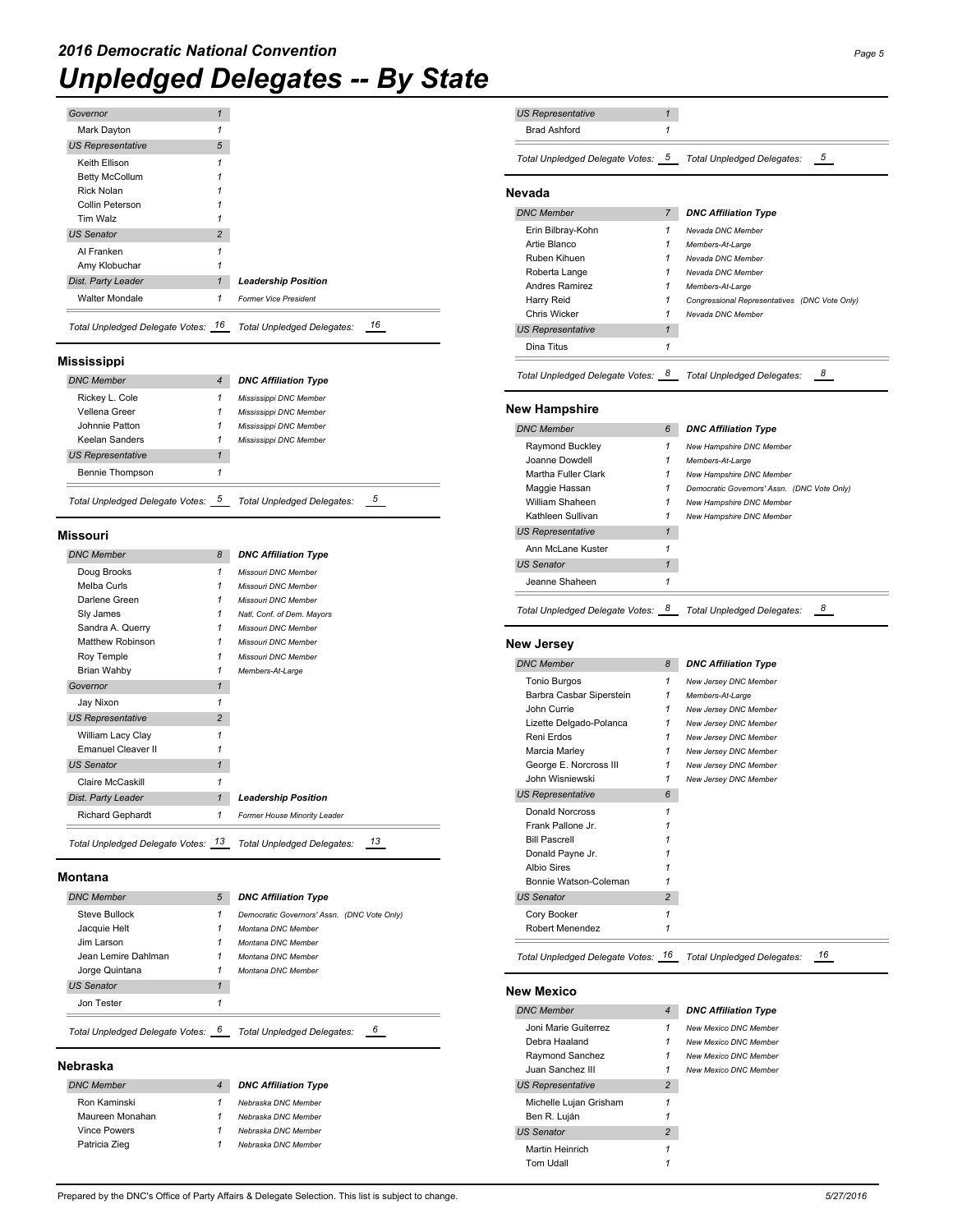| <b>Dist. Party Leader</b>         | <b>Leadership Position</b> |                |
|-----------------------------------|----------------------------|----------------|
| Fred R. Harris                    | Former DNC Chairman        |                |
| Total Unpledged Delegate Votes: 9 | Total Unpledged Delegates: | $\overline{9}$ |

#### **New York**

| <b>DNC Member</b>                          | 22             | <b>DNC Affiliation Type</b>                   |
|--------------------------------------------|----------------|-----------------------------------------------|
| Stuart H. Applebaum                        | 1              | <b>New York DNC Member</b>                    |
| Maria C. Cole                              | 1              | <b>New York DNC Member</b>                    |
| Sheila A. Comar                            | 1              | New York DNC Member                           |
| Vivian Cook                                | $\mathbf{1}$   | New York DNC Member                           |
| Jennifer Cunningham                        | 1              | New York DNC Member                           |
| Leah Daughtry                              | 1              | Members-At-Large                              |
| Ralph Dawson                               | 1              | Members-At-Large                              |
| Barbaralee Diamonstein                     | 1              | Members-At-Large                              |
| Herman Farrell Jr.                         | 1              | New York DNC Member                           |
| <b>Hector Figueroa</b>                     | 1              | Members-At-Large                              |
| <b>Emily Giske</b>                         | 1              | New York DNC Member                           |
| Jay Jacobs                                 | 1              | Members-At-Large                              |
| Sarah Kovner                               | 1              | Members-At-Large                              |
| Marvin McMoore                             | 1              | <b>College Democrats of America</b>           |
| <b>Gregory Meeks</b>                       | 1              | Congressional Representatives (DNC Vote Only) |
| Stephanie Miner                            | 1              | <b>New York DNC Member</b>                    |
| Dennis Rivera                              | 1              | New York DNC Member                           |
| Gerard Sweeney                             | 1              | New York DNC Member                           |
| Vacancy                                    | 1              | <b>New York DNC Member</b>                    |
| Vacancy                                    | 1              | New York DNC Member                           |
| Randi Weingarten                           | 1              | Members-At-Large                              |
| Robert Zimmerman                           | 1              | New York DNC Member                           |
| Governor                                   | $\mathbf{1}$   |                                               |
| Andrew Cuomo                               | $\mathbf{1}$   |                                               |
| <b>US Representative</b>                   | 17             |                                               |
|                                            |                |                                               |
| Yvette D. Clarke                           | 1              |                                               |
| Joe Crowley                                | 1<br>1         |                                               |
| <b>Eliot Engel</b><br><b>Brian Higgins</b> | 1              |                                               |
| Steve Israel                               | 1              |                                               |
| Hakeem Jeffries                            | 1              |                                               |
|                                            | 1              |                                               |
| Nita Lowey                                 | 1              |                                               |
| Carolyn Maloney                            | 1              |                                               |
| Sean Patrick Maloney                       | 1              |                                               |
| Grace Meng                                 |                |                                               |
|                                            |                |                                               |
| Jerrold Nadler                             | 1              |                                               |
| Charles B. Rangel                          | 1              |                                               |
| Kathleen Rice                              | 1              |                                               |
| José Serrano                               | 1              |                                               |
| Louise Slaughter                           | 1              |                                               |
| Paul Tonko                                 | 1              |                                               |
| Nydia Velázquez                            | $\mathbf{1}$   |                                               |
| <b>US Senator</b>                          | $\overline{c}$ |                                               |
| Kirsten Gillibrand                         | 1              |                                               |
| Charles Schumer                            | 1              |                                               |
|                                            | $\overline{2}$ | <b>Leadership Position</b>                    |
| Dist. Party Leader<br><b>Bill Clinton</b>  | $\mathbf{1}$   | <b>Former President</b>                       |

## **North Carolina**

| <b>DNC Member</b>    | 10 | <b>DNC Affiliation Type</b>        |
|----------------------|----|------------------------------------|
| Joyce Brayboy        | 1  | Members-At-Large                   |
| Pat Cotham           | 1  | North Carolina DNC Member          |
| Jeanette Council     | 1  | North Carolina DNC Member          |
| Janet Cowell         | 1  | Natl. Assn. of Dem. St. Treasurers |
| Olma Echeverri       | 1  | North Carolina DNC Member          |
| <b>Akilah Ensley</b> | 1  | Young Democrats of America         |
| <b>Zack Hawkins</b>  | 1  | North Carolina DNC Member          |
| Patsy Keever         | 1  | North Carolina DNC Member          |
| Jake Quinn           | 1  | North Carolina DNC Member          |
| Everett Ward         | 1  | North Carolina DNC Member          |

| 3<br><b>US Representative</b>              |                                            |
|--------------------------------------------|--------------------------------------------|
| 1<br>Alma Adams                            |                                            |
| G. K. Butterfield<br>1                     |                                            |
| David Price<br>1                           |                                            |
| Total Unpledged Delegate Votes: 13         | 13<br>Total Unpledged Delegates:           |
| <b>North Dakota</b>                        |                                            |
| <b>DNC Member</b><br>$\overline{4}$        | <b>DNC Affiliation Type</b>                |
| Warren Larson<br>1                         | North Dakota DNC Member                    |
| Chad Nodland<br>1                          | North Dakota DNC Member                    |
| Kylie Oversen<br>1                         | North Dakota DNC Member                    |
| Renee Pfenning<br>1                        | North Dakota DNC Member                    |
| <b>US Senator</b><br>$\mathbf{1}$          |                                            |
| 1<br>Heidi Heltkamp                        |                                            |
| Total Unpledged Delegate Votes: 5          | 5<br>Total Unpledged Delegates:            |
| Northern Mariana Is.                       |                                            |
| <b>DNC Member</b><br>$\overline{4}$        | <b>DNC Affiliation Type</b>                |
| Rosiky F. Camacho<br>1                     | Northern Mariana Is, DNC Member            |
| Emelia S. Chargualaf<br>1                  | Northern Mariana Is, DNC Member            |
| Theresita B. Pertudo<br>1                  | Northern Mariana Is. DNC Member            |
| John Tunela<br>1                           | Northern Mariana Is, DNC Member            |
| <b>US Representative</b><br>1              |                                            |
| Gregorio Sablan<br>1                       |                                            |
| Total Unpledged Delegate Votes: 5          | 5<br>Total Unpledged Delegates:            |
| Ohio                                       |                                            |
| <b>DNC Member</b><br>11                    | <b>DNC Affiliation Type</b>                |
| 1<br>Jocelyn Bucaro                        | Ohio DNC Member                            |
| 1<br>Kathleen Clyde                        | Ohio DNC Member                            |
| 1<br>Isabel Framer                         | Members-At-Large                           |
| 1<br>Patricia Frost-Brooks<br>1            | Ohio DNC Member                            |
| Mark Mallory<br>1<br>Ronald L. Malone      | Ohio DNC Member<br>Ohio DNC Member         |
| Valerie J. McCall<br>1                     | Ohio DNC Member                            |
| Rhine L. McLin<br>1                        | Ohio DNC Member                            |
| 1<br>David Pepper                          | Ohio DNC Member                            |
| 1<br>Joe Rugola                            | Ohio DNC Member                            |
| 1<br>Nan Whaley                            | Natl. Conf. of Dem. Mayors                 |
| $\overline{4}$<br><b>US Representative</b> |                                            |
| 1<br>Joyce Beatty                          |                                            |
| 1<br>Marcia Fudge<br>1                     |                                            |
| Marcy Kaptur<br>1<br>Tim Ryan              |                                            |
| <b>US Senator</b><br>$\mathbf{1}$          |                                            |
| 1<br>Sherrod Brown                         |                                            |
| Dist. Party Leader<br>$\mathbf{1}$         | <b>Leadership Position</b>                 |
| David Wilhelm<br>1                         | Former DNC Chairman                        |
| Total Unpledged Delegate Votes: 17         | 17<br>Total Unpledged Delegates:           |
| Oklahoma                                   |                                            |
|                                            |                                            |
| <b>DNC Member</b><br>$\overline{4}$        | <b>DNC Affiliation Type</b>                |
| Jim Frasier<br>1<br>Mark Hammons<br>1      | Oklahoma DNC Member<br>Oklahoma DNC Member |
| Connie Johnson<br>1                        | Oklahoma DNC Member                        |
| <b>Betty McElderry</b><br>1                | Oklahoma DNC Member                        |
| 4<br>Total Unpledged Delegate Votes: _     | 4<br>Total Unpledged Delegates:            |
| Oregon                                     |                                            |
| <b>DNC Member</b><br>6                     | <b>DNC Affiliation Type</b>                |
| Laura Calvo<br>1                           | Oregon DNC Member                          |
| Frank Dixon<br>1                           | Oregon DNC Member                          |
| Lupita Maurer<br>1                         | Oregon DNC Member                          |
| Karen Packer<br>1                          | Oregon DNC Member                          |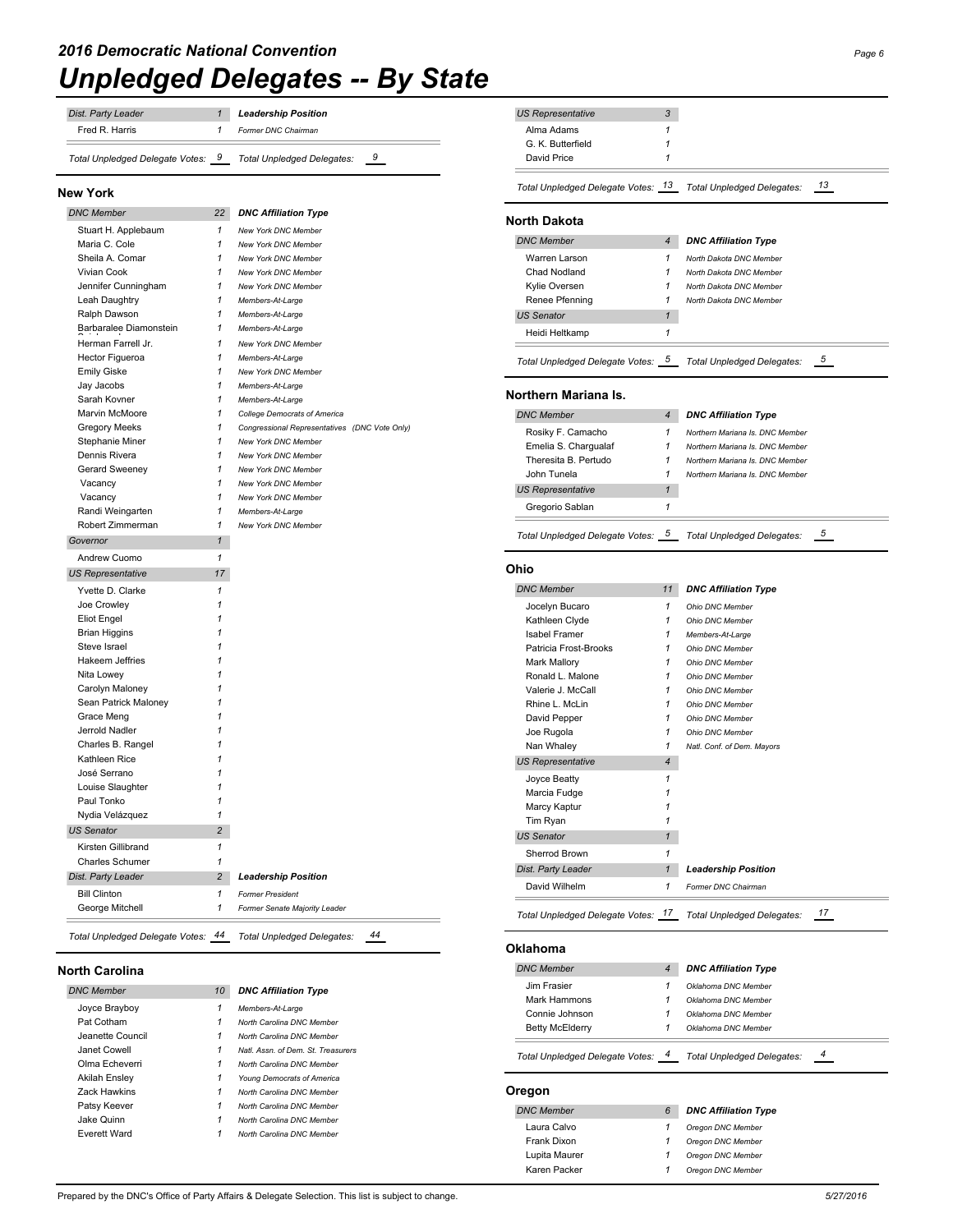| Jeff Merkley<br>Ron Wyden |                |                            |  |
|---------------------------|----------------|----------------------------|--|
| <b>US Senator</b>         | $\overline{2}$ |                            |  |
| Kurt Schrader             |                |                            |  |
| Peter DeFazio             |                |                            |  |
| Suzanne Bonamici          |                |                            |  |
| Earl Blumenauer           |                |                            |  |
| <b>US Representative</b>  | 4              |                            |  |
| Kate Brown                |                |                            |  |
| Governor                  | 1              |                            |  |
| Larry Taylor              | 1              | Oregon DNC Member          |  |
| Ellen Rosenblum           | 1              | Dem Attorneys General Assn |  |

## **Pennsylvania**

| <b>DNC Member</b>         | 12           | <b>DNC Affiliation Type</b> |
|---------------------------|--------------|-----------------------------|
| <b>Rick Bloominadale</b>  | $\mathbf{1}$ | Pennsylvania DNC Member     |
| Ronald R. Donatucci       | 1            | Pennsylvania DNC Member     |
| Penny Gerber              | 1            | Pennsylvania DNC Member     |
| Amanda Green-Hawkins      | 1            | Members-At-Large            |
| Marcel Groen              | 1            | Pennsylvania DNC Member     |
| Gerald Lawrence           | 1            | Pennsylvania DNC Member     |
| <b>Nancy Patton Mills</b> | 1            | Pennsylvania DNC Member     |
| lan Murray                | 1            | Pennsylvania DNC Member     |
| Michael Nutter            | 1            | Members-At-Large            |
| Evelyn Rafalko-McNulty    | 1            | Pennsylvania DNC Member     |
| Marian B. Tasco           | $\mathbf{1}$ | Pennsylvania DNC Member     |
| Sylvia Wilson             | 1            | Pennsylvania DNC Member     |
| Governor                  | $\mathbf{1}$ |                             |
| Tom Wolf                  | $\mathbf{1}$ |                             |
| <b>US Representative</b>  | 5            |                             |
| <b>Brendan Boyle</b>      | 1            |                             |
| Robert Brady              | 1            |                             |
| Matt Cartwright           | 1            |                             |
| Mike Doyle                | 1            |                             |
| Chaka Fattah              | 1            |                             |
| <b>US Senator</b>         | $\mathbf{1}$ |                             |
| Robert P. Casey Jr.       | 1            |                             |
| Dist. Party Leader        | $\mathbf{1}$ | <b>Leadership Position</b>  |
| Ed Rendell                | $\mathbf{1}$ | Former DNC General Chairman |

## **Puerto Rico**

| <b>DNC Member</b>               | 5            | <b>DNC Affiliation Type</b>       |
|---------------------------------|--------------|-----------------------------------|
| Luisette Cabanas Colon          | 1            | <b>Puerto Rico DNC Member</b>     |
| Andres Lopez                    | 1            | Members-At-Large                  |
| Kenneth McClintock              | 1            | <b>Puerto Rico DNC Member</b>     |
| Liza Ortiz Camacho              | 1            | <b>Puerto Rico DNC Member</b>     |
| Roberto L. Prats                | 1            | <b>Puerto Rico DNC Member</b>     |
| Governor                        | 1            |                                   |
| Alejandro Garcia Padilla        | 1            |                                   |
| <b>US Representative</b>        | $\mathbf{1}$ |                                   |
| Pedro Pierluisi                 | 1            |                                   |
| Total Unpledged Delegate Votes: |              | <b>Total Unpledged Delegates:</b> |

## **Rhode Island**

| <b>DNC Member</b>        | $\overline{4}$ | <b>DNC Affiliation Type</b> |
|--------------------------|----------------|-----------------------------|
| Grace Diaz               | 1              | Rhode Island DNC Member     |
| Joseph McNamara          | 1              | Rhode Island DNC Member     |
| Frank Montanaro Sr       | 1              | Rhode Island DNC Member     |
| Edna O'Neill Mattson     | 1              | Rhode Island DNC Member     |
| Governor                 | 1              |                             |
| Gina Raimondo            | 1              |                             |
| <b>US Representative</b> | 2              |                             |
| David Cicilline          | 1              |                             |
| James Langevin           |                |                             |

| <b>US Senator</b>                 | 2              |                                                        |
|-----------------------------------|----------------|--------------------------------------------------------|
| Jack Reed                         | 1              |                                                        |
| Sheldon Whitehouse                | 1              |                                                        |
| Total Unpledged Delegate Votes: 9 |                | 9<br>Total Unpledged Delegates:                        |
| South Carolina                    |                |                                                        |
| <b>DNC Member</b>                 | 5              | <b>DNC Affiliation Type</b>                            |
| Boyd Brown                        | 1              | South Carolina DNC Member                              |
| Gilda Cobb-Hunter                 | 1              | South Carolina DNC Member                              |
| Donald L. Fowler                  | 1              | Members-At-Large & Former DNC Chairman (DNC Vote Only) |
| Jamie R. Harrison                 | 1              | South Carolina DNC Member                              |
| Kaye Lingle Koonce                | 1              | South Carolina DNC Member                              |
| <b>US Representative</b>          | 1              |                                                        |
| Jim Clyburn                       | $\mathbf{1}$   |                                                        |
| Total Unpledged Delegate Votes: 6 |                | 6<br>Total Unpledged Delegates:                        |
| South Dakota                      |                |                                                        |
| <b>DNC Member</b>                 | 4              | <b>DNC Affiliation Type</b>                            |
| Joe Lowe                          | 1              | South Dakota DNC Member                                |
| Nick Nemec                        | 1              | South Dakota DNC Member                                |
| Sharon Stroschein                 | 1              | South Dakota DNC Member                                |
| Ann Tornberg                      | 1              | South Dakota DNC Member                                |
| Dist. Party Leader                | 1              | <b>Leadership Position</b>                             |
| Tom A. Daschle                    | 1              | Former Senate Minority Leader                          |
| Total Unpledged Delegate Votes: 5 |                | 5<br>Total Unpledged Delegates:                        |
| Tennessee                         |                |                                                        |
| <b>DNC Member</b>                 | 5              | <b>DNC Affiliation Type</b>                            |
| Will Cheek                        | 1              |                                                        |
| Gale Jones Carson                 | 1              | Tennessee DNC Member<br>Tennessee DNC Member           |
| John Litz                         | 1              | Tennessee DNC Member                                   |
| Mary Mancini                      | 1              | Tennessee DNC Member                                   |
| <b>William Owen</b>               | 1              | Tennessee DNC Member                                   |
| <b>US Representative</b>          | $\overline{c}$ |                                                        |
| Steve Cohen                       | 1              |                                                        |
| Jim Cooper                        | 1              |                                                        |
| Dist. Party Leader                | $\mathbf{1}$   | <b>Leadership Position</b>                             |
| Albert Gore Jr                    | 1              | <b>Former Vice President</b>                           |
| Total Unpledged Delegate Votes: 8 |                | 8<br>Total Unpledged Delegates:                        |
| Texas                             |                |                                                        |
| <b>DNC Member</b>                 | 18             | <b>DNC Affiliation Type</b>                            |
|                                   | $\mathbf{1}$   |                                                        |
| Rafael Anchia<br>Garnet Coleman   | $\mathbf{1}$   | Members-At-Large<br>Dem. Legislative Campaign Comm.    |
| <b>Yvonne Davis</b>               | $\mathbf{1}$   | Texas DNC Member                                       |
| Monsterrat Garibay                | $\mathbf{1}$   | Members-At-Large                                       |
| Carol Guthrie                     | $\mathbf{1}$   | Members-At-Large                                       |
| Gilberto Hinojosa                 | $\mathbf{1}$   | <b>Texas DNC Member</b>                                |
| Glen Maxey                        | $\mathbf{1}$   | Texas DNC Member                                       |
| Lorraine C. Miller                | $\mathbf{1}$   | Members-At-Large                                       |
| Henry R. Munoz, III               | $\mathbf{1}$   | <b>Officers</b>                                        |
| Katie Naranjo                     | $\mathbf{1}$   | <b>Texas DNC Member</b>                                |
| John Patrick                      | $\mathbf{1}$   | Texas DNC Member                                       |
| Fredericka Phillips               | $\mathbf{1}$   | Texas DNC Member                                       |
| <b>Betty Richie</b>               | $\mathbf{1}$   | Texas DNC Member                                       |
| Jose Rodriguez                    | $\mathbf{1}$   | Texas DNC Member                                       |
| Lenora Sorola-Pohlman             | $\mathbf{1}$   | Texas DNC Member                                       |
| Dennis Speight                    | $\mathbf{1}$   | Texas DNC Member                                       |
| Senfronia Thompson                | $\mathbf{1}$   | Texas DNC Member                                       |
| Royce West                        | 1              | Texas DNC Member                                       |
| <b>US Representative</b>          | 11             |                                                        |
| Joaquin Castro                    | $\mathbf{1}$   |                                                        |
| Henry Cuellar                     | 1              |                                                        |
| Lloyd Doggett                     | 1<br>1         |                                                        |
| Al Green<br>Gene Green            | $\mathbf{1}$   |                                                        |
|                                   |                |                                                        |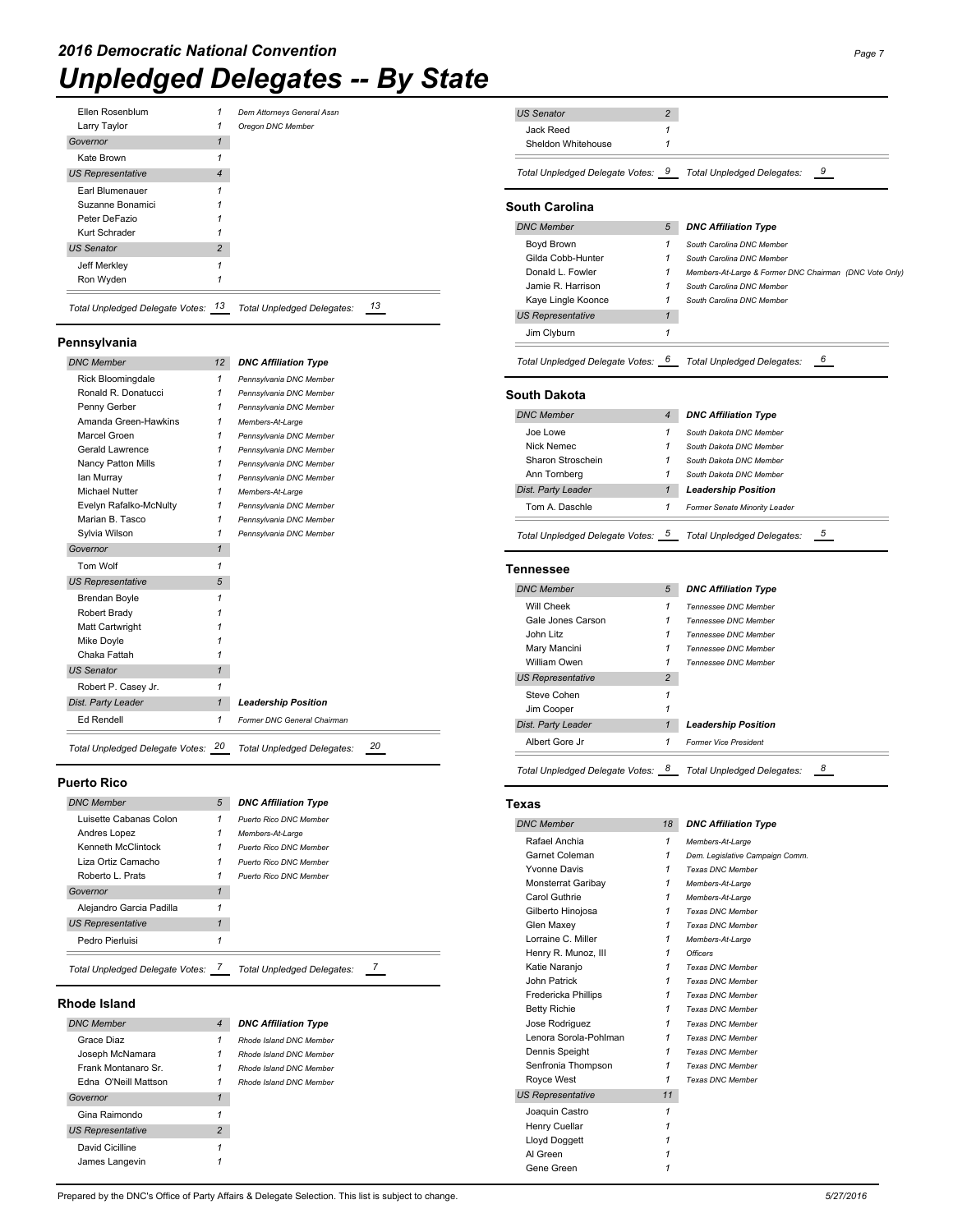## Rubén Hinojosa *1*

| Total Unpledged Delegate Votes: 29 | <b>Total Unpledged Delegates:</b> | - 29 |
|------------------------------------|-----------------------------------|------|
| Filemon Vela                       |                                   |      |
| Marc Veasey                        |                                   |      |
| Beto O'Rourke                      |                                   |      |
| Eddie Bernice Johnson              |                                   |      |
| Sheila Jackson-Lee                 |                                   |      |

## **Utah**

| <b>DNC Member</b>     |  | <b>DNC Affiliation Type</b> |  |  |
|-----------------------|--|-----------------------------|--|--|
| Patrice Arent         |  | <b>Utah DNC Member</b>      |  |  |
| Peter Corroon         |  | <b>Utah DNC Member</b>      |  |  |
| Wayne Holland Jr.     |  | <b>Utah DNC Member</b>      |  |  |
| <b>Breanne Miller</b> |  | <b>Utah DNC Member</b>      |  |  |

#### **Vermont**

| <b>DNC Member</b>        | 5              | <b>DNC Affiliation Type</b>      |
|--------------------------|----------------|----------------------------------|
| <b>Richard Cassidy</b>   | 1              | Vermont DNC Member               |
| Jim Condos               | 1              | Dem Assn of Secretaries of State |
| Dottie Deans             | 1              | <b>Vermont DNC Member</b>        |
| Billi Gosh               | 1              | <b>Vermont DNC Member</b>        |
| Tim Jerman               | 1              | <b>Vermont DNC Member</b>        |
| Governor                 | 1              |                                  |
| Peter Shumlin            | 1              |                                  |
| <b>US Representative</b> | $\mathbf{1}$   |                                  |
| Peter Welch              | 1              |                                  |
| <b>US Senator</b>        | $\overline{2}$ |                                  |
| Patrick Leahy            |                |                                  |
| <b>Bernie Sanders</b>    |                |                                  |
| Dist. Party Leader       | $\mathbf{1}$   | <b>Leadership Position</b>       |
| Howard Dean              | 1              | Former DNC Chairman              |
|                          |                |                                  |

*Total Unpledged Delegate Votes: 10 Total Unpledged Delegates: 10*

## **Virgin Islands**

| <b>DNC Member</b>               | 4 | <b>DNC Affiliation Type</b>     |
|---------------------------------|---|---------------------------------|
| Cecil R. Benjamin               |   | Virgin Islands DNC Member       |
| Carol M. Burke                  | 1 | Virgin Islands DNC Member       |
| Emmett Hansen                   | 1 | Virgin Islands DNC Member       |
| Pamela R. Samuel                |   | Virgin Islands DNC Member       |
| <b>US Representative</b>        |   |                                 |
| Stacey Plaskett                 |   |                                 |
| Total Unpledged Delegate Votes: | 5 | 5<br>Total Unpledged Delegates: |

**Virginia**

| <b>DNC Member</b>        | $\overline{7}$ | <b>DNC Affiliation Type</b> |
|--------------------------|----------------|-----------------------------|
| Sandra W. Brandt         | 1              | Virginia DNC Member         |
| Doris Crouse Mays        | 1              | Virginia DNC Member         |
| Fred Hudson              | 1              | Virginia DNC Member         |
| Frank Leone              | 1              | Virginia DNC Member         |
| Jennifer McClellan       | 1              | Members-At-Large            |
| Susan Swecker            | 1              | Virginia DNC Member         |
| George Wallace           | 1              | Virginia DNC Member         |
| Governor                 | $\mathbf{1}$   | <b>Leadership Position</b>  |
| Terence R. McAuliffe     | 1              | Former DNC Chairman         |
| <b>US Representative</b> | 3              |                             |
| Don Beyer                | 1              |                             |
| Gerry Connolly           |                |                             |
| <b>Bobby Scott</b>       |                |                             |
| <b>US Senator</b>        | $\overline{2}$ | <b>Leadership Position</b>  |
| Tim Kaine                | 1              | Former DNC Chairman         |
|                          |                |                             |

## **Washington** *DNC Member 8 DNC Affiliation Type* Valerie Brady Rongey *1 Washington DNC Member* Ed Cote *1 Washington DNC Member* Juanita Luiz *1 Members-At-Large* Sharon Mast *1 Washington DNC Member* David T. McDonald *1 Washington DNC Member* Rion Ramirez *1 Members-At-Large* Jaxon Ravens *1 Washington DNC Member* Lona Wilbur *1 Washington DNC Member Governor 1* Jay Inslee *1 US Representative 6* Suzan DelBene *1* Dennis Heck *1* Derek Kilmer *1* Rick Larsen *1* Jim McDermott *1* Adam Smith *1 US Senator 2* Maria Cantwell *1* Patty Murray *1 Total Unpledged Delegate Votes: 17 Total Unpledged Delegates: 17* **West Virginia** *DNC Member 6 DNC Affiliation Type* Belinda Biafore *1 West Virginia DNC Member* Elaine A. Harris *1 West Virginia DNC Member* Pat Maroney *1 West Virginia DNC Member* John Perdue *1 Natl. Assn. of Dem. St. Treasurers* Chris Regan *1 West Virginia DNC Member* Natalie Tennant *1 Dem Assn of Secretaries of State Governor 1* Earl Ray Tomblin *1 US Senator 1* Joe Manchin III *1 Total Unpledged Delegate Votes: 8 Total Unpledged Delegates: 8* **Wisconsin** *DNC Member 6 DNC Affiliation Type* David Bowen *1 Wisconsin DNC Member* Christine Bremer Muggli *1 Wisconsin DNC Member* Michael F Childers *1 Wisconsin DNC Member* Martha Laning *1 Wisconsin DNC Member* Martha Love *1 Wisconsin DNC Member* Jason Rae *1 Wisconsin DNC Member US Representative 3* Ron Kind *1* Gwen Moore *1* Mark Pocan *1 US Senator 1* Tammy Baldwin *1 Total Unpledged Delegate Votes: 10 Total Unpledged Delegates: 10* **Wyoming** *DNC Member 4 DNC Affiliation Type* Ana Cuprill *1 Wyoming DNC Member* Mike Gierau *1 Wyoming DNC Member* Mary Hales *1 Wyoming DNC Member* Bruce Palmer *1 Wyoming DNC Member Total Unpledged Delegate Votes: 4 Total Unpledged Delegates: 4*

**Unassigned**